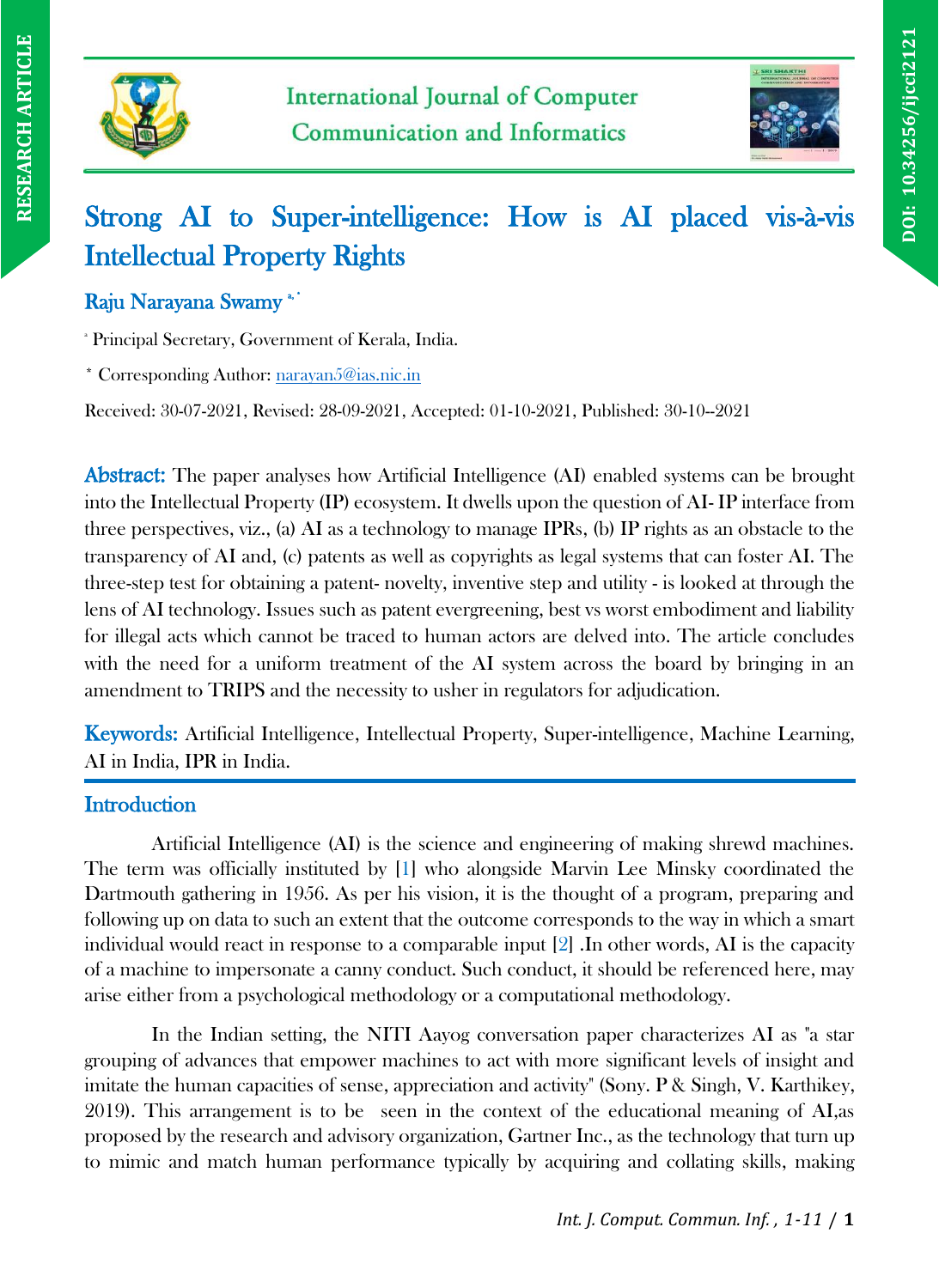decisive conclusions, comprehendingmultifarioussubject matters, engaging in communication with the physical environment, strengthening human intellectual and perceptive actionsor superseding human involvement in execution of unusual tasks and missions (as cited in Sony& Singh, 2019).

#### From Weak AI to Strong AI and Super-intelligence

The contemporary state of AI is prominently alluded to as frail AI. Its qualities are twofold, viz., (a) it has direct human intercession in its creation and, (b) it is restricted to a solitary errand. Siri, for instance, is a frail AI framework utilized by numerous individuals to help them even in daily routine tasks. The following phase of advancement is solid AI wherein human like deduction – with an emotional and cognizant psyche – is prompted. An exemplary model is a "Creativity Machine", commissioned by the US military to plan weapons (Sayler, M. Kelly, 2020). Some information technology researchers are of the assessment that solid AI frameworks may develop to geniuses, outperforming people in the manner of thinking.

#### The Turing Test

The Turing Test was proposed by Sir Alan Turing (1950), to ascertain if the outcomes being delivered by a machine are the result of its own insight or that of calculations and orders. The test called upon persons to interact with a machine or human and afterwards to conclude whether they could differentiate if they spoke to a human or a machine. Turing was of the view that an AI machine showed insight if the reactions submitted were indistinguishable from genuine human reactions. Regardless of the underlying achievement, the test endured turnaround in later years and its application was to a great extent confined to discourse machines and certain testing purposes.

## WIPO Classification

The World Intellectual Property Organization (WIPO)propounded three classifications of AI, namely, master frameworks, insight frameworks and common language frameworks. Master frameworks are programs that tackle issues in particular fields of information like diagnosing ailments and suggesting treatment. They depend fundamentally on a hand-made information base and set of rules made by people. However, a framework that is wholly dependent on flow of information cannot scale and after a certain stage, master frameworks got rigid. Also, there are numerous genuine difficulties which are too unpretentious to be in any way addressed by shortsighted intelligent thinking that observes a bunch of rules composed by human specialists. Insight frameworks enable us to see the world with the feeling of sight and hearing. Acommon language program by contrast is planned to comprehend significance of words mulling over various syntactic and literary settings to give a semantic examination. (Kurzweil. R, 1990).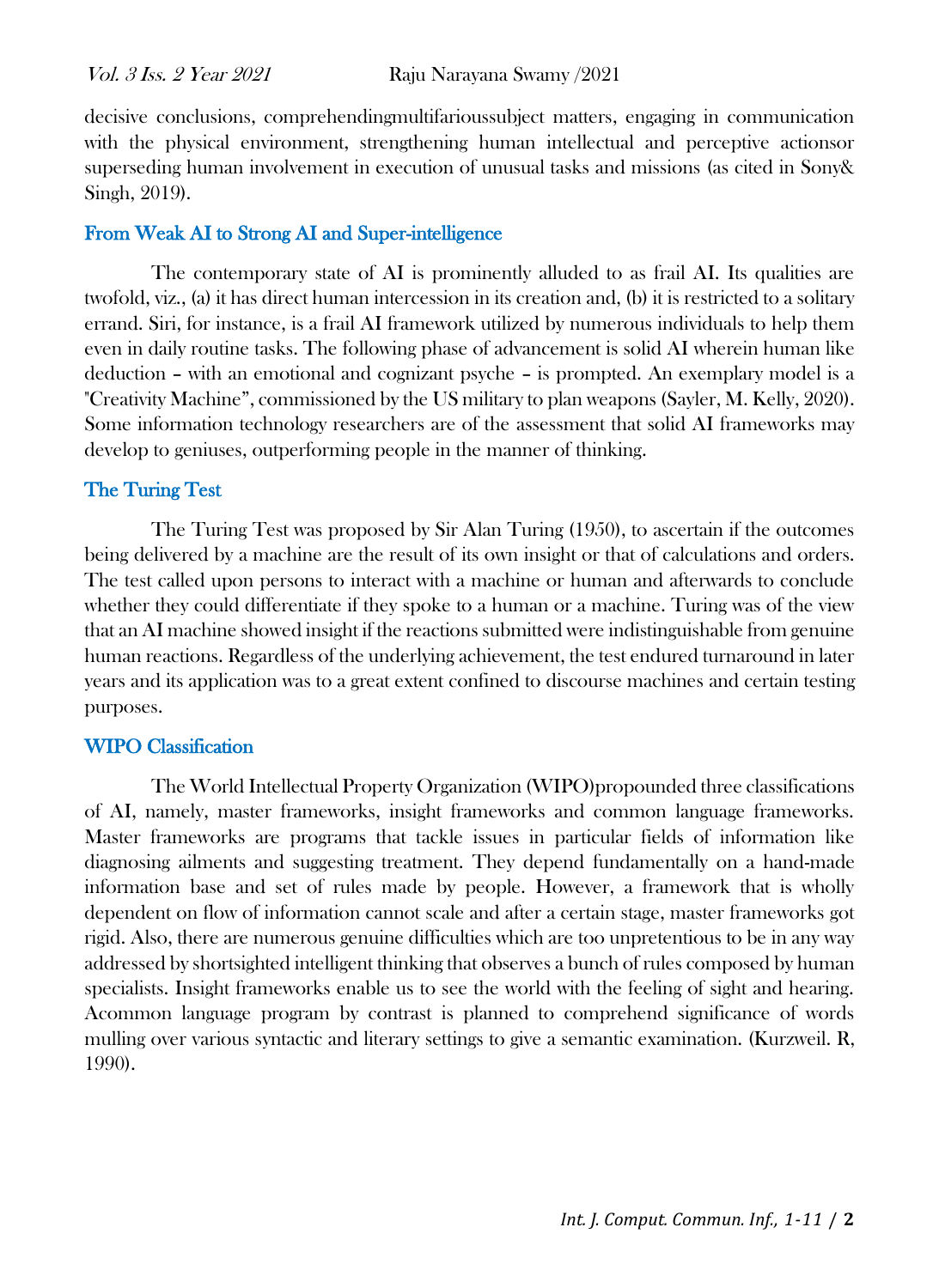# AI vs Machine Learning

Latest advances in AI enable programming of PCs to gain from past experience. An exemplary model is identification of apples from among natural products in a bin of food supplies. By depicting what an apple resembles, we can program a PC so the machine can perceive apples dependent on their shape and shading. AI can be utilized to anticipate whether a client will default on a bank credit or to utilize side effects to foster a clinical determination. Independent driving is another feasible development forecasted with AI. Despite the fact that the numerical thoughts behind AI date back to many years, ongoing advances in information stockpiling, computational speed and sensors have drastically diminished the expense of AIbased forecasts. Obviously, AI is starting to make its presence felt increasingly, more in the everyday setting. An exemplary case is x.ai, a New York City – based startup, that gives a virtual individual associate to book arrangements over email and oversee schedules. A brief framework for understanding AI is illustrated in figure.1

| Human Intelligence                    | Artificial Intelligence                   |
|---------------------------------------|-------------------------------------------|
| <b>Cognitive Science (Thinking</b>    | Natural Language Processing, Knowledge    |
| Humanly)                              | Representation, Automated Reasoning       |
|                                       | (Acting Humanly)                          |
|                                       |                                           |
| Syllogism, Logic (Thinkin Rationally) | Rational Agent Models (Acting Rationally) |
|                                       |                                           |

Figure 1. Framework for understanding artificial intelligence (Source: Russel and Novig, 2009 as cited in Kathuria et.al, 2020) [3]

Machine Learning is a subset of AI. The concept discusses the ability of machines to solve problems by learning through the data, beyond the programming and it involves three characters, namely, supervised learning, unsupervised learning and reinforced learning. Figure.2 illustrates the characteristics of AI and ML.



Figure 2. Machine Learning as a subset of AI.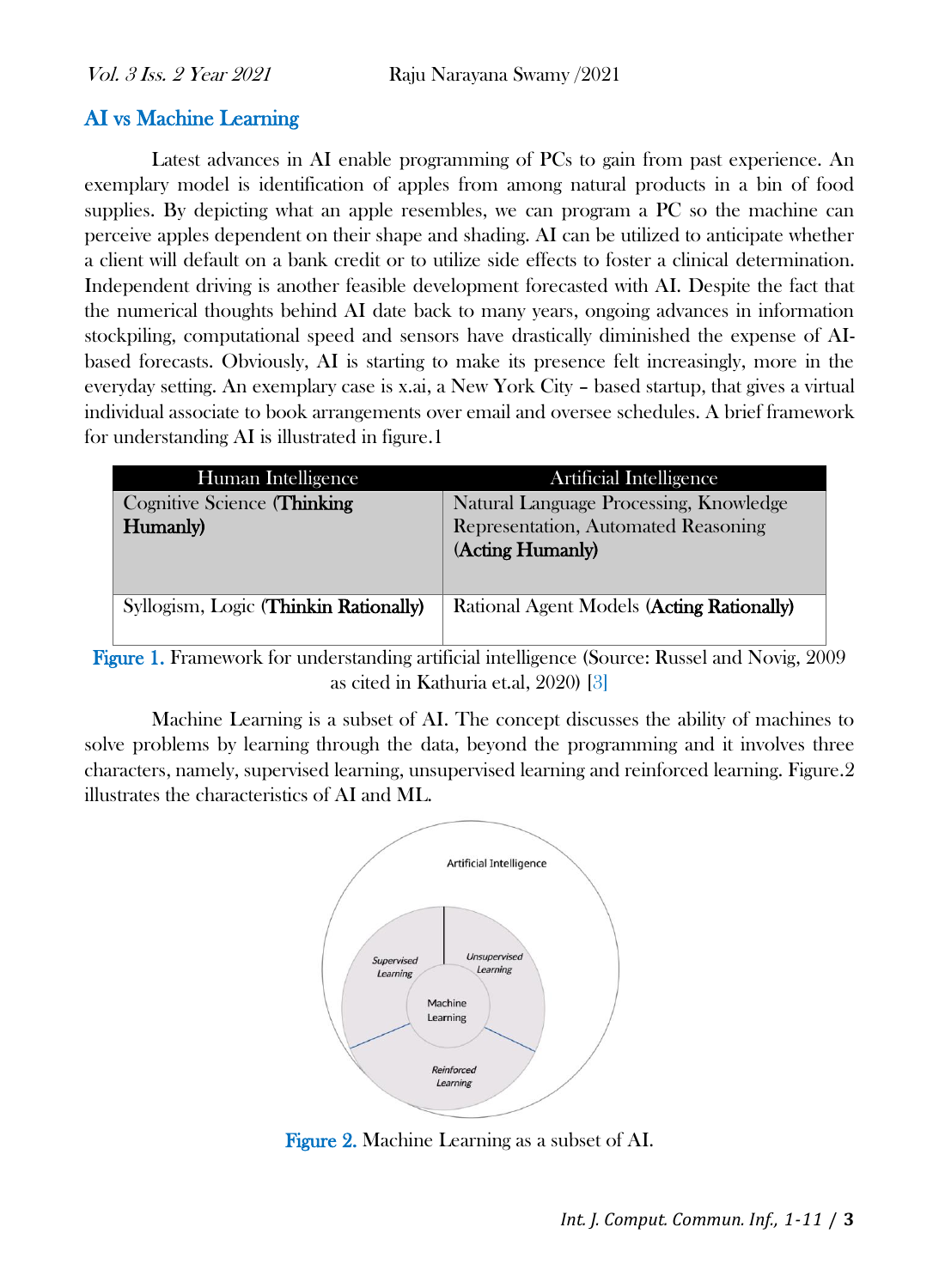It is pertinent here to highlight the following concepts of deep realizing, reinforced learning and transfer discovering. Deep realizing mirrors the action in the layers of neurons in the cerebrum to figure out how to perceive complex examples in information. This maybe the most encouraging innovation where neural organizations are prepared on very huge informational collections. Reinforcement learningrelates to the programming specialists that learn objectiveoriented conduct by experimentation in a climate that gives prizes or punishments by accomplishing that objective. And the transfer discoveringrefers to that centers around utilizing information acquired in one issue to an alternate or related issue.

# The AI-IPR Intersection

The AI-IPR convergence can be comprehensively arranged under three heads:

#### i.AI as an innovation to oversee IPRs

Across the globe, IP workplaces have conveyed different AI applications, exemplary models being WIPO Translate and WIPO Brand Image Search that utilize such applications for computerized interpretation and picture recognition. Notice should be made here of the 2018 gathering coordinated by WIPO to examine these applications and energize their sharing.

# ii.IP rights as an impediment to the straightforwardness of AI frameworks

In a period of straightforwardness and responsibility, an inquiry emerges regarding whether this necessity will keep on being fulfilled in cases wherein the AI cycle includes components that are misty for legitimate or mechanical reasons (Wexler, R., 2018).Indeed IP rights as a rule and proprietary innovations specifically could make hindrances and raise a contention between IP arrangements from one viewpoint and the social need of straightforwardness. The need of the hour lies in featuring the truth that revelation for fulfilling these objectives does not concern the algorithmic guidelines, but just their outcomes.

## iii.IP as a legal system that can protect, nay foster AI.

Patent and copyright are the most pertinent frameworks of assurance with respect to AI. In any case, when patent laws were imagined, the idea of machine as a creator didn't exist. Along these lines patent laws overall presented innovation rights just to people.An example for this is the Japanese law specification implying that only an individual can be a creator, and not any machines. What's more, the circumstance has not gone through a sea change even today.To refer to a model, an AI framework dedicated as DABUS was named as the creator in patent applications documented in UK, US and Europe in 2017 [4].But the equivalent was dismissed in all the three because of it not being a legitimate individual.In this manner, from a patent point of view, the accompanying issues need extraordinary notice:

a. Whether AI as a development is qualified topic. (In many countries, calculations without help from anyone else qualify as dubious frameworks lacking specialized character and consequently cannot be ensured protection under IP laws. Nonetheless,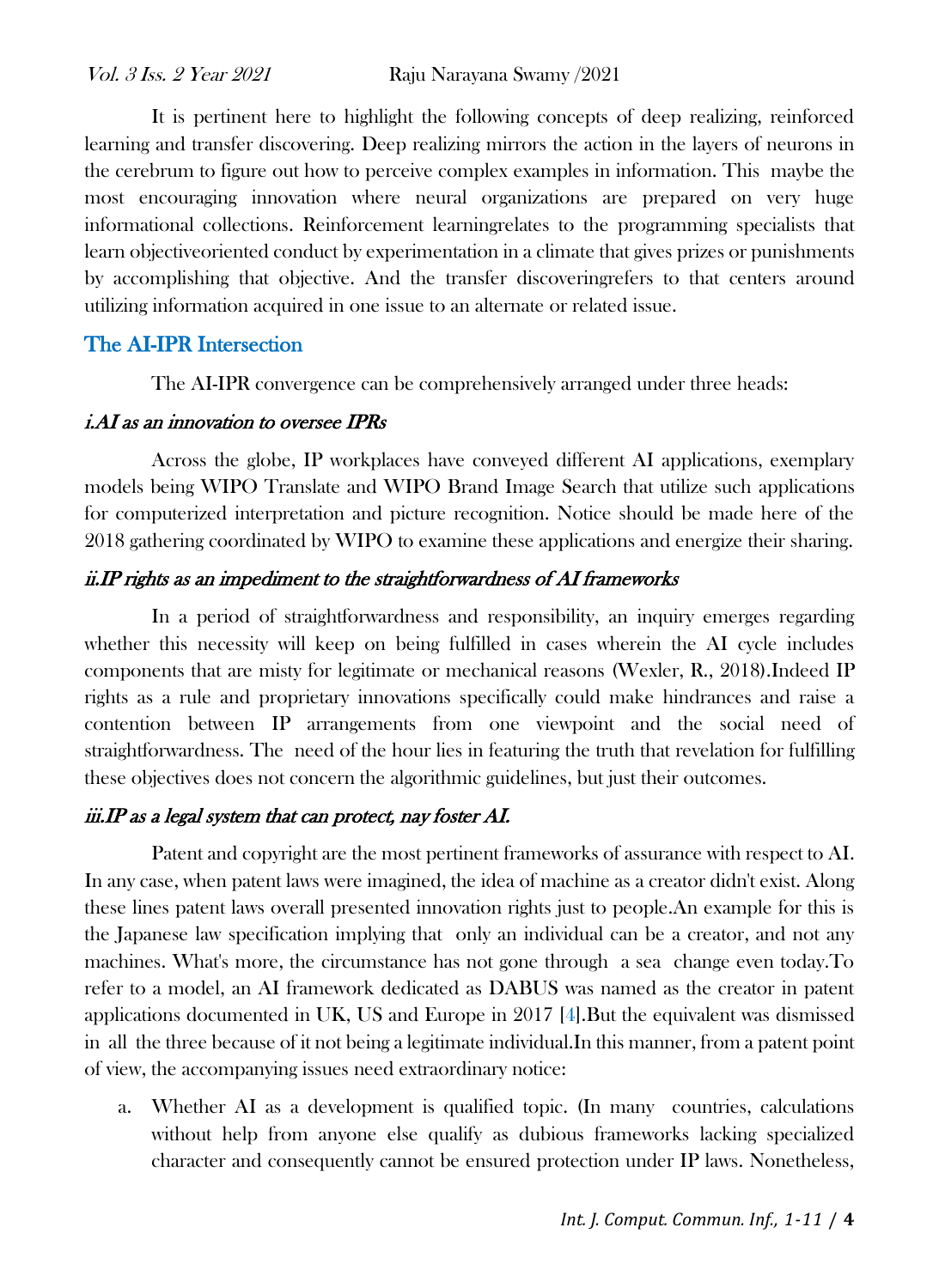it will be counterproductive in the event that we adopt a sweeping strategy that patents ought not be granted to AI-based creations )

- b. Who is the valid and first innovator? (Should the law allow that the AI application be named as the creator or would it be advisable for it to be indicated that a person be named as the designer? Provided that this is true, should the law let the partners take the choice by interior courses of action with regards to how the human designer is to be resolved. In the event that we award patent to AI as designer, would it be able to be relegated to the gathering who will get most extreme benefit through commercialization? Would ownership be able to be chosen based on Coase Theorem?)
- c. Who claims and is in this way obligated for the demonstrations of the AI innovation? Does the legitimate duty of the illicit activity of an AI lie with its proprietor or its client or its administrator? Should the position of the maker being at risk regardless of him lackingmensrea or even actus reus go through a radical change? In the event that the reason for the illicit demonstration cannot be attributed to a human entertainer, who has the risk?
- d. Interpretation of non-obviousness
- e. Issues relating to divulgence (explicitly how it very well may be satisfied where calculations of AI are not static but rather change over the long haul and handling best versus most exceedingly awful encapsulation issues: AI application maykeep the best exemplification undisclosed and get patent without total honesty.)
- f. The manner in which any harms be resolved in case the AI copies a creation or replicates an innovation.
- g. Adequateness of current laws. Should a sui generis arrangement of IP rights for AI produced creations be raised? Or on the other hand should the AI-IPR interface be required to be postponed till the D-day shows up when AI innovation is better perceived? (considering the way that at the current phase of improvement, instances created by totally self-sufficient AI frameworks are rare).

# The Indian Context: Patent Protection for AIs

## Subject matter eligibility

Artificial Intelligence empowered frameworks can make innovations which commonly result from the use of human intellectual cycles. Nonetheless, there are legal hitches. For example, the disallowance in Section 3(k) of the Indian Patents Act 1970 [5] (as altered in 2002)has triggered a hornet's nest and has led to patents at times being allowed to mixes of equipment and programming or programming with certifiable specialized applications.The Indian Patent Office's position on patentability of PC related developments needs clearness. Anyway a silver line is the elimination of the inflexible prerequisite of just programs related to a novel equipment being qualified for a patent . However, we have a long way to go. The need of great importance is a strong system for protecting AI developments, the sign of which will be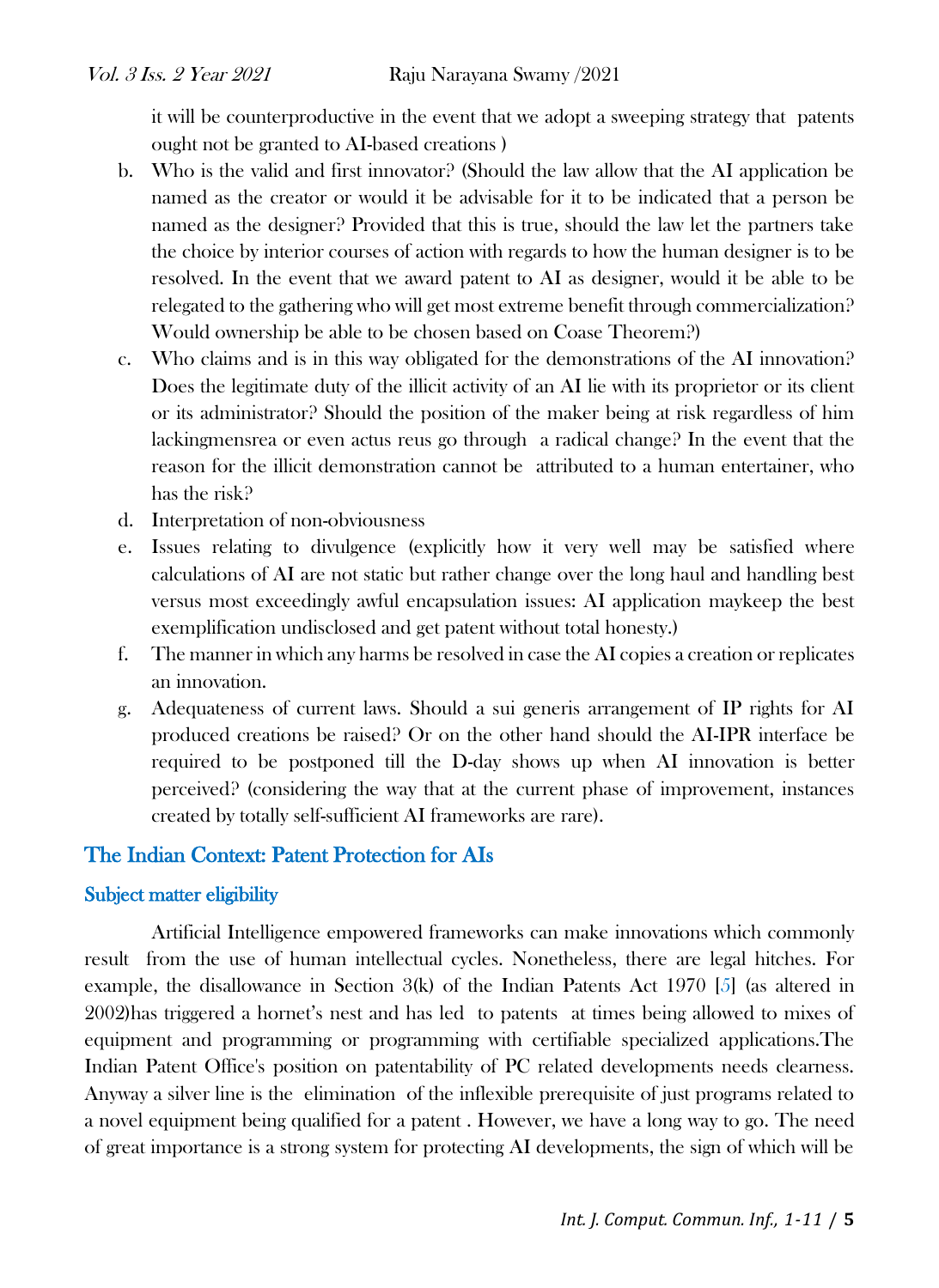consistency, consistently guaranteeing that the country stays responsive towards trend-setters. Dismissing all AI patents on the reason that all AI will utilize the fundamental modalities of information assortment, normalization, re-repeat/self-AI, information association, information handling and output as wanted by human cerebrum will be counterproductive. One can rely on the experience of the European Patent Office which has effectively held its first gathering on AI and patenting. Obviously, the focus of such a system will be to make India a maker of AI instead of a uninvolved adopter of the equivalent. Simultaneously, AI which can be a potential danger to mankind maybe sorted out as "destructible/perilous development".

#### Who can apply for a patent?

As innovation pushes ahead from a period of frail AI to solid AI, also of superintelligence, the query that evolves is whether AI innovations can be considered as creators. Be that as it may, this is as yet an ill-defined situation. Section 6 of the Patents Act, 1970 endorses that any individual professing to be the valid and first designer of the creation can apply for a patent. This expression is characterized in Section  $2(1)(y)$  as follows:. It does exclude either the initial shipper of an innovation into India or an individual to whom a creation is first imparted outside India.

The part advances an exclusionary definition and doesn't explicitly express that the valid and first innovator ought to be a human. Thus the Act gives the fortitude to incorporation of works by AI frameworks. In any case, the drawing on the divider isn't so clear. For example, Section 2(1) (p) characterizes the expression "patentee" as an individual for the time being entered on the register as the grantee or owner of the patent (Indian Patent Act, 1970) [5]. The Act also talks about individuals occupied with or advancing exploration in the very field as that to which the creation relates.

The above discussion expresses the view that it ought to be an individual ( legal individual) and hence the aim of the governing framework for the Act overall can be perceived to be shifted towards entities which are persons in the eyes of law. This underlines the need to correct the enactment to suit the evolving scenario of advancing logical frameworks.

## The Three Step Test

As regards innovations by AI empowered frameworks, the greatest test towards acquiring a patent is fulfilling the three stage test . The term 'new' is not characterized in the Act. In spite of the fact that the expression "new invention " is characterized in the Act, this definition is superfluous as the term is not utilized elsewhere in the Act. Consequently depending on the precedent-based law significance of the term, we can securely infer that a case is viewed as new if every one of the components of the case cannot be found in a solitary prior art, whichhere implies everything made accessible to general society through a composed or oral depiction, by use or in some other way before the date of development of the invention (Glaverbel SA vs.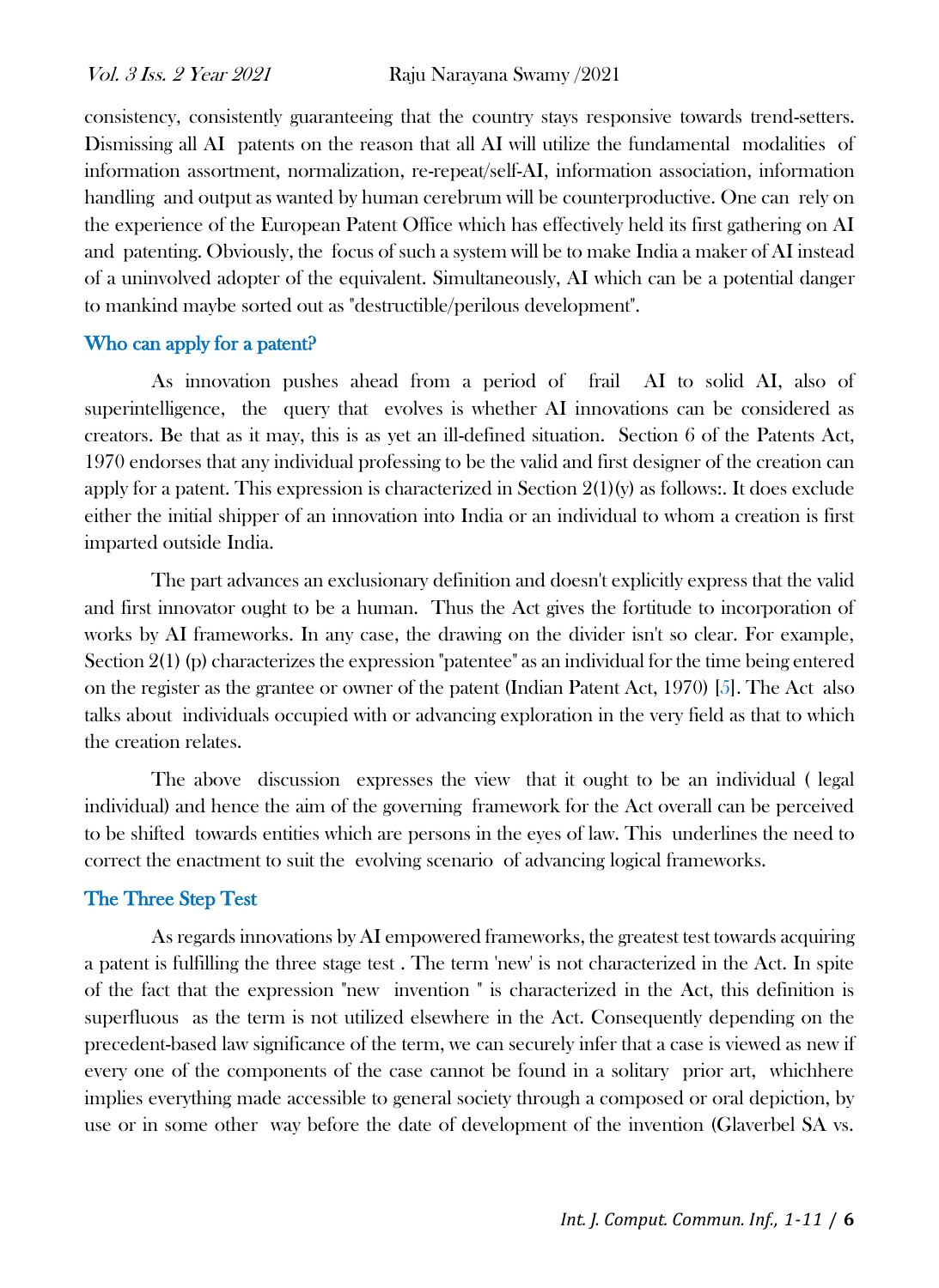Dave Rose and Others, 2010 (43) PTC 630) [6]. The essential query that emerges with regard to AI can thus be expressed in the accompanying terms.

Tripathi and Ghatak (2018) [7], posed a question, "While an AI framework will unquestionably draw upon earlier craftsmanship, because of its administering human researchers taking care of input data, is it genuinely competent to arrive at a judgment on whether its innovation can represent something novel?"

The aspect of inventive step is more confounded. The Act defines the term under Section 2(ja).

The Supreme Court in the Novartis case separated Section 2(ja) into its components in the following way:

"It [The product] should appear because of a development which has an element that: (a) entails specialized development over existing information, or (b) has a monetary importance and furthermore, (c) makes the creation not clear to an individual gifted in the craftsmanship".

In the light of the abovementioned facts, it should be stated with regard to AIs that odds of making developments on existing models or ideas which are not clear to individuals talented in the workmanship is surely more hard to accomplish than mere novelty. Obviously, the innovation should initially progress to furnish these frameworks with a human-like insight so that careful decisions in the new circumstances can be made by them [7]

#### Issues identified with evergreening:

A significant inquiry that should be looked into is whether an AI patent application referring to another AI application will make the very nature of the creation crumble as even a minor intelligent change would prompt another development.Whether in such cases we need to bring in legal provisions akin to Section 3(d) of the Patent Act is an issue that should be debated exhaustively. Obviously, this point is significant not just to keep away from patent evergreening but in addition to manage the issue of patent trolls.

## Issues relating to provisional applications:

The approaches towards the manner in which thetemporary applications need to be permitted (as simple expression of thought to guarantee priority date will give a timeline of one year to widen claims to a limitless degree) should be examined.

## Copyright and AI

The primary inquiry brought up in this setting is whether copyright ought to be credited to unique scholarly and imaginative works that are in self-governing mode, produced by AI or should a human maker be required. It should be referenced here that even craftsmanship of Picasso have been reproduced by AIbased frameworks and in 2018, one such work was sold for close to half a million US dollars [8]. In any case, the reality stays that AI workmanship is a subset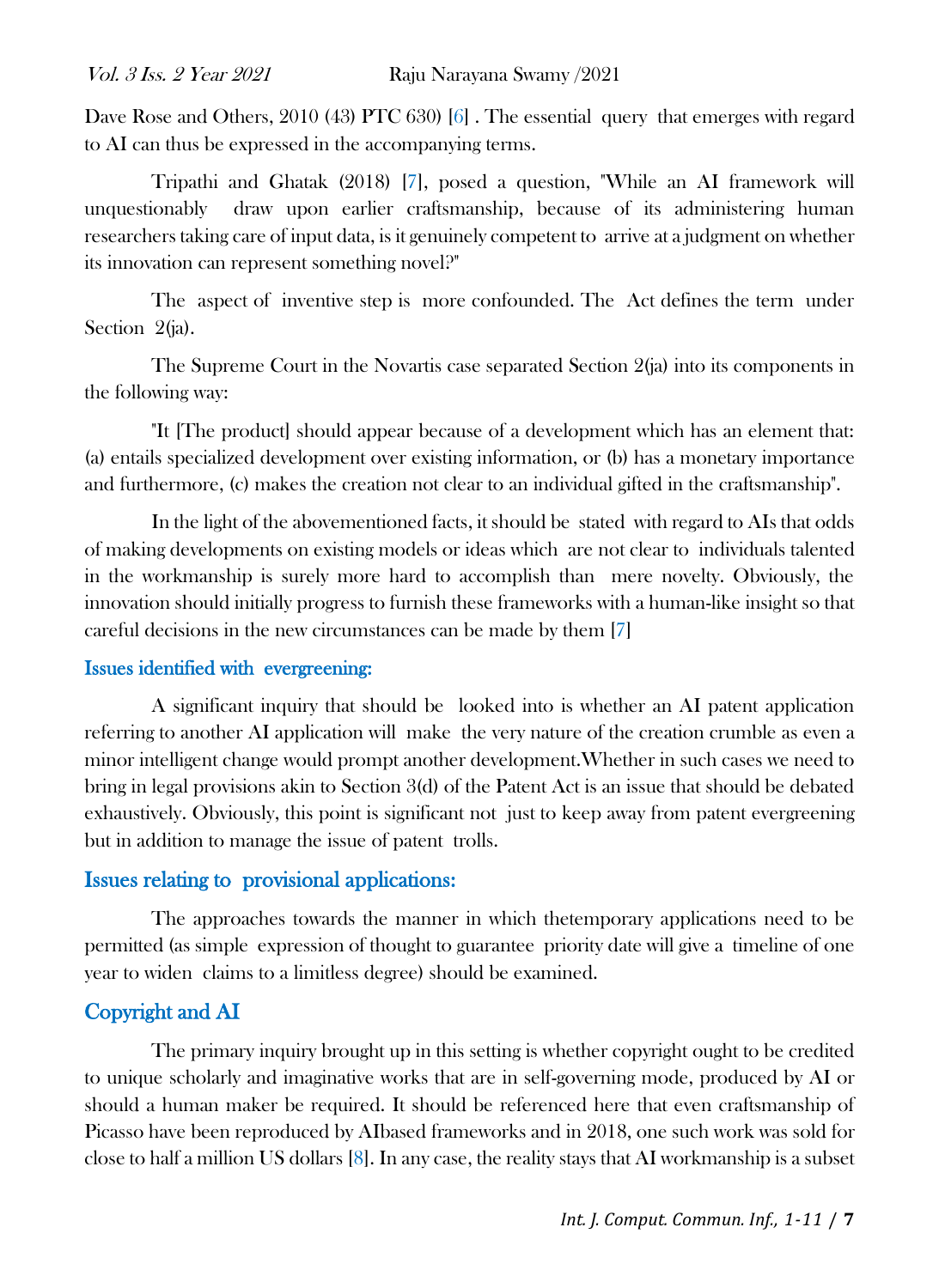of generative craftsmanship and is algorithmic - repeatable in nature to be explicit - and regularly open source - shareability being its trademark. One side contends that systems cannot be as inventive as humans while the other argue it contrary (Gelender, 1994). The most acknowledged answer as on date is that, while AI applications are fit for delivering such works in self-governing mode, this limit does not fit with the copyright framework which is after all connected with the human inventive soul. The practitioners consider the Lovelace test to be better than the Turing test. Hypothetically, Lovelace states the viewpoint that machines do not possess inventiveness [9], highlighting the rationale that inventiveness is the capacity to do the eccentric, dissimilar to something machines consistently do. Machines, the corridor sign of which, is rule bound to conduct (and hence AIs) cannot be brought within the ambit of copyright framework . The counter view depends on decisions that the nonhuman idea of the wellspring of a work ought not be a bar to copyright.

The US copyright office's update to the Compendium of Practices (December, 2014) adds weight to the first view.Nonetheless, theIPClause of the US Constitution does not unequivocally specify a human necessity. Notice additionally should be made of the WIPO meaning of IP that dwells on manifestations of the psyche yet does not determine whether it should be a human imaginative mind.Notwithstanding these, as of late a San Francisco Court held that creatures not being people do not have locus standi under Copyright Act to sue for infringement [10]. Obviously, the judgment built up contentions that if Naruto, the monkey cannot sue for copyrightviolation, comparable ought to be the circumstanceforAIframeworks. Also, as appropriately brought up by [7] regardless of whether nations confessed to giving copyrights to works crafted by an AI, the topic of who gets that copyright stays mysterious in the light of the fact that the current status of law requires a legitimate personhood of a holder, something which an AI needs except if its maker is conceded that for its sake. Nonetheless, what occurs if the AI framework was based on sale-purchase remains an open question. The appropriate response lies for the maker in nations like England and New Zealand, however this actually does not address the above question in its totality.

Three milestone decisions need references here:

#### a.Burrow Gilles Lithographic Co. v Sarony (III US 53 (1884)) [11]

The case talked about the chance of giving copyright assurance to an item which is the yield of a machine. The Court held that absolutely mechanical work is essentially not imaginative. If methodology on these lines is followed , allowing copyright for works made by AI would be troublesome.

b. Bleistein v Donaldson Lithographing Co, 188 US 239 (1903) [12]

Justice Holmes depicted the uniqueness of human character and specified it to be essential to get a copyright.

c. Alfred Bell and Co v Catalda Fine Arts Inc. 191 F. 2d 99 (2d Cir, 1951) [13]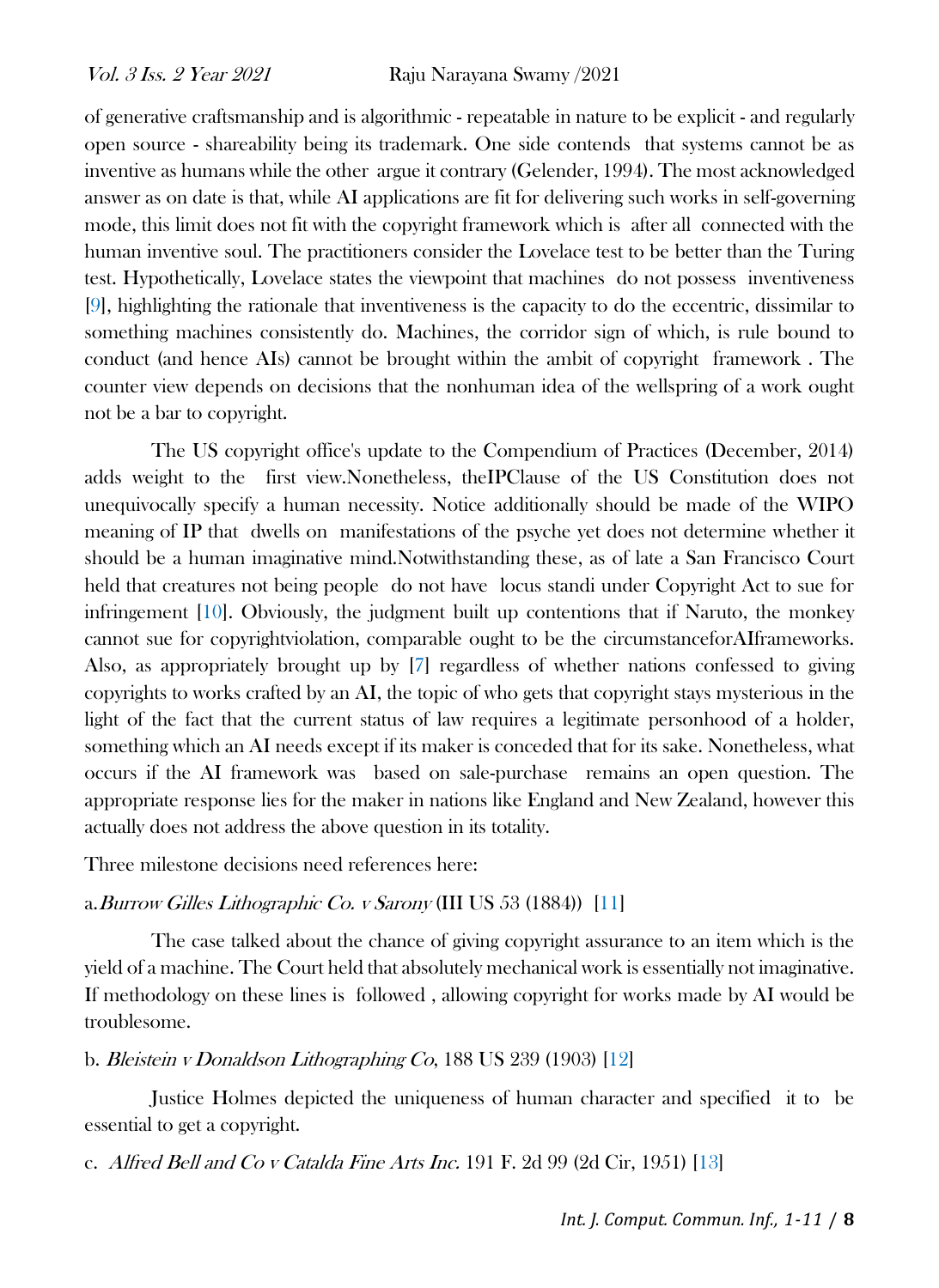The Court brought down the norm for originality and held that for the work to be so , it should not be a duplicated one. This judgment was a relief for the promoters of copyrights for AI created works as it is not replicated despite the fact that it is produced through calculations.

In the Indian setting, the test to copyright for works of AI is Section 2(d) of the Copyright Act, 1957 which defines author as a person.

For an individual to make a work, nearness of the individual with the work is significant and thus person here implies a human or a legal individual, a lot to the dismay of promoters of copyright to AI frameworks.

#### **Conclusion**

As we move away from IA (Intelligent Automation) to AI driven by machines, the inquiries around ramifications of such an innovation are developing. Daimler-Benz has effectively tried self-driving trucks on open streets, AI innovation has been applied successfully in clinical headways, a film composed by an AI appeared online as of late and AI has even discovered its way into the advocate fraternity. Also, Sophia, a social humanoid robot created by Hanson Robotics, a Hong Kong based organization as of late turned into a citizen. Another energizing field interweaved with AI is the idea of Artificial Neural Networks (ANNs) frameworks of equipment and programming designed after the activity of neurons in the, cerebrum. Neural nets are viewed as venturing stones in the quest for AI. The principal computational model of ANNs - prevalently called threshold logic - was created by Warren Mc Culloch and Walter Pitts in 1943 (Palm, G., 1986) [14]. .From there on ANNs have progressed significantly especially due to their particular capacity to distinguish the fundamental connection between various arrangements of information and because of their dynamic nature - adjusting to changes in yield so that they give the best achievable outcome without changing the input nodes. A significant capability of ANNs lies in the fiscal field. Anyway exactness of ANNs relies upon the design chosen for a particular issue and training pattern of ANNs, among different elements.

Add to this, the issue of "deep fakes" and the situation is much more intricate. These are AI-improved phony pictures and recordings that take influence of an AI calculation to embed faces and voices into video and sound chronicles of real individuals and empowers the making of impersonations wrongly depicting individuals saying or doing things they never said or did. In 2012, an AI chatbot named Sim Simi purportedly figured out how to show itself 'Thai' through correspondence with clients in Thailand. Utilizing the new dialect and expressions, it had gained from dealings with clients, Sim Simi went on purportedly to slander the Thai Prime Minister (Metaratings, 2012) [15]

In this unfurling situation, what is required is a uniform treatment of the AI framework in all cases wherein countries who are signatories to multilateraltrading arrangements start to perceive its presence by getting through a revision to TRIPS. Passing of an AI Information Insurance Act which could introduce the institution of a controller to settle and adjudicate acts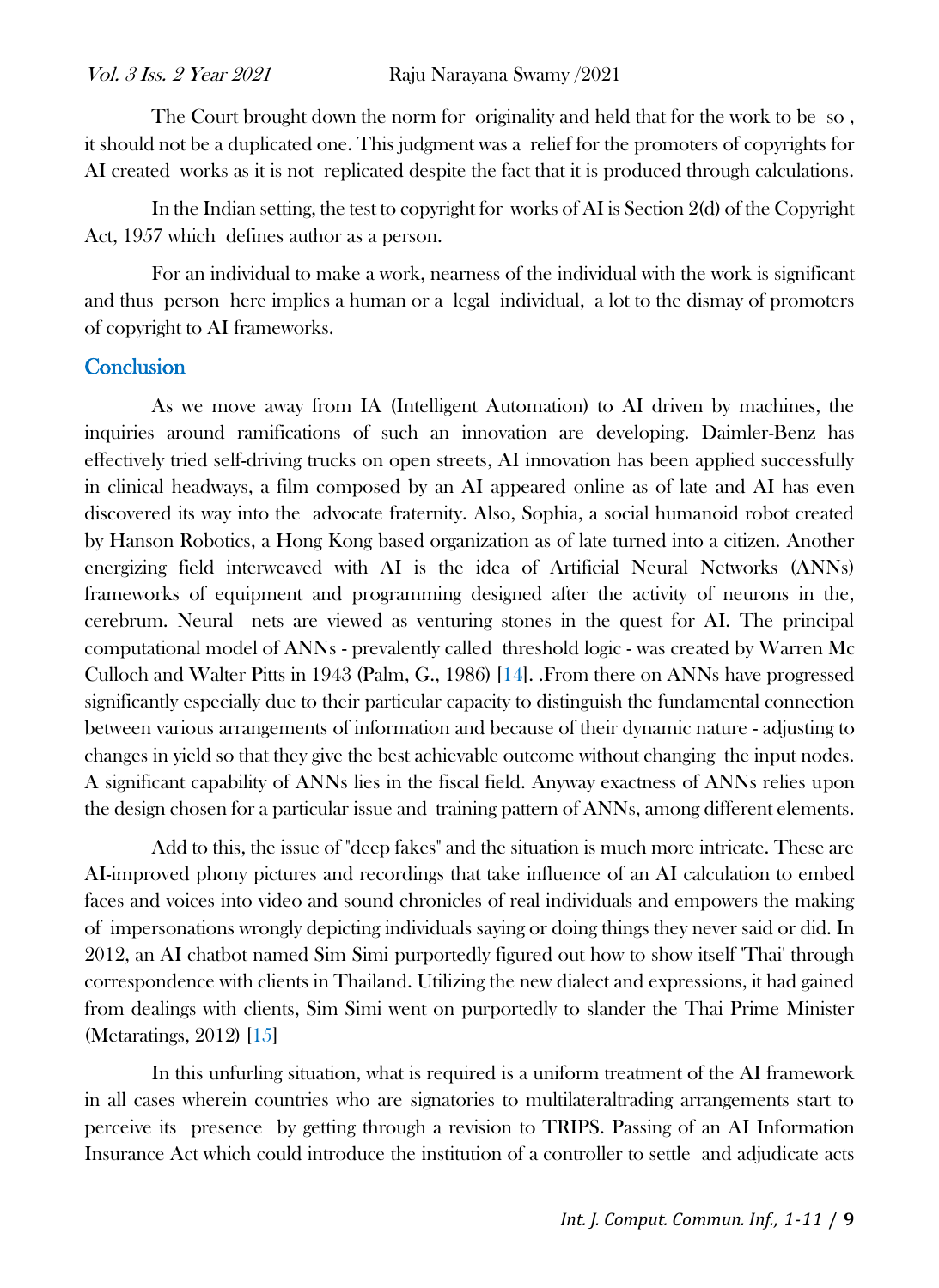of AIs and all the more explicitly set forth solutions for common and criminal offences carried out by them is additionally the need of great importance. It should bring in laws to keep honest makers from being indicted for demonstrations of the AI for which they have no control what so ever. Also, these actions should introduce visionary advances focused at determining how solid AI and superintelligence ought to be treated in the IP system. For, we must be ready for the Dday when machines implement, safeguard and even indict. Obviously, the test before the comity of countries and its inhabitants is to bridle this stunning innovation for the advancement of humankind by establishing the framework of a strong legitimate system, nay an AI explicit, yet humankind driven law.

## **References**

- [1] Mccarthy, J., Minsky, M., Rochester, N. & Shannon, C.E. (2006). A Proposal for the Dartmouth Summer Research Project on Artificial Intelligence, AI Magazine, 27, 1-3.
- [2] Raquel Acosta, R., (2012), Artificial Intelligence and Authorship Rights, Harvard Journal of Law and Technology, 17
- [3] Kathuria, R., Kedia, M., & Kapilavai, S. (2020). Implications of AI on the Indian Economy, Indian Council for Research on International Economic Relations, New Delhi.
- [4] Ireland, Imogen., & Lohr, Jason. (2020), DABUS': the AI topic that patent lawyers should be monitoring, *ManagingIP*.
- [5] Indian Patent Act (1970), available at [https://ipindia.gov.in/writereaddata/Portal/IPOAct/1\\_31\\_1\\_patent-act-1970-](https://ipindia.gov.in/writereaddata/Portal/IPOAct/1_31_1_patent-act-1970-11march2015.pdf) [11march2015.pdf](https://ipindia.gov.in/writereaddata/Portal/IPOAct/1_31_1_patent-act-1970-11march2015.pdf) .
- [6] Glaverbel SA vs Dave Rose and Others, 2010 (43) PTC 630, https://vlex.in/vid/ glaverbel-s-vs-dave-572132818.
- [7] Tripathi, S., Ghatak, C., (2018), Artificial Intelligence and Intellectual Property Law, Christ University Law Journal, 7, 83-97.<https://doi.org/10.12728/culj.12.5>
- [8] Emerging Technology from the arXi, (2019), MIT Technology Review, [https://www.technologyreview.com/2019/09/20/132929/this-picasso-painting-had-never](https://www.technologyreview.com/2019/09/20/132929/this-picasso-painting-had-never-been-seen-before-until-a-neural-network-painted-it/)[been-seen-before-until-a-neural-network-painted-it/](https://www.technologyreview.com/2019/09/20/132929/this-picasso-painting-had-never-been-seen-before-until-a-neural-network-painted-it/)
- [9] Neill, Sean. O., (2014). How Creative Is Your Computer?, New Scientist.
- [10] Naruto Vs. Slater., (2018). United States Court of Appealsfor The Ninth Circuit, Jusita Us Law,
- [11] Burrow-Giles Lithographic Company v. Sarony, (1884). (III US 53 (1884) <https://supreme.justia.com/cases/federal/us/111/53/>